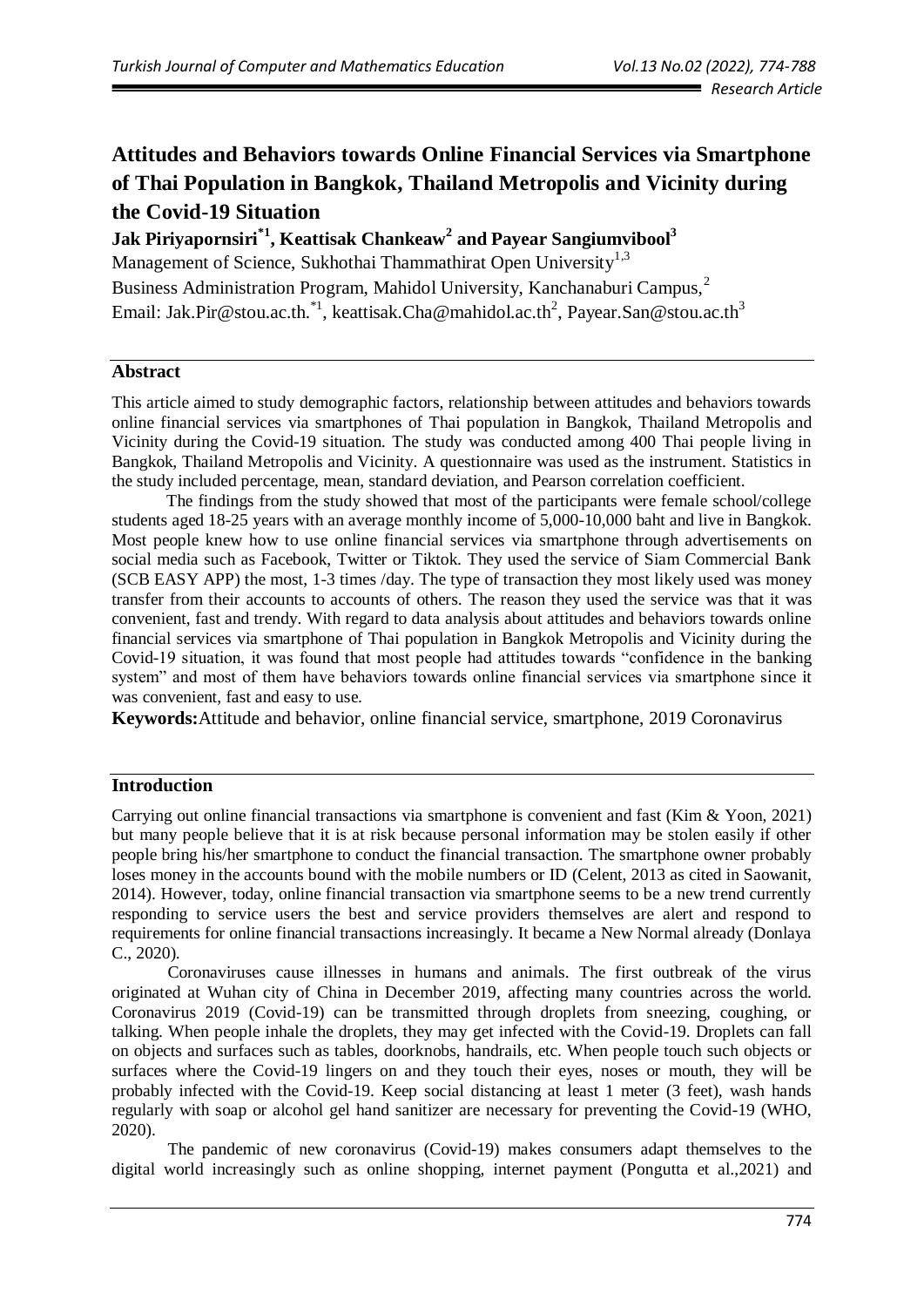people's ways of life. Business conduct needs to change immensely due to the consequence of the social distance measure, making various businesses adapt their service models to respond to consumers' ways of life that have been changed (Tonnessen et al., 2021).

Nowadays, the use of online financial services among Thai people is limited to some people. However, it cannot be denied that Covid-19 is a significant factor encouraging people to turn to online financial services more and more as they are worried about touching cash (Goodwin et al., 2021). This trend occurs globally, reflected from statistics of the most frequently searched words related to "cash and Covid" during March – April 2020, the period when the highest Covid-19 pandemic was detected. An interesting point is the search statistics were consistent with situations in each country (Chakree, 2020). Lockdown measures bring about a huge effect on various businesses, especially the ones related to tourism, which can be seen from the information about electronic card spending that appeared to decrease (Bello, 2020). Some businesses can be expanded such as supermarkets, health and beauty, direct sale business. However, rising star businesses associated with goods delivery services grow rapidly, consistent with online shopping that shows economic significance as they partially help facilitate those who were laid off or lost their jobs. In this regard, the trend of the digital economy, especially online sale, is a promising opportunity of businesses in Thailand that gain much popularity continuously as it can directly access consumers' requirements and at the same time it can be applied with a low cost (Tanapon, 2020).

According to the above-mentioned article, the researcher viewed the necessity and was interested in attitudes and behaviors towards online financial services via smartphone of Thai population in Bangkok and Vicinity during the Covid-19 situation. The obtained data will be used to improved services, public relations so as to increase a base of customers who use online financial services via smartphone appropriately and efficiently in the future to ensure consumers gain maximum satisfaction.

#### **1. Research objectives**

1.1 To study demographic characteristics that affect behaviors towards online financial services via smartphone of Thai population in Bangkok and Vicinity during the Covid-19 situation

1.2 To study relationship between attitudes and behaviors towards online financial services via smartphones of Thai population in Bangkok and Vicinity during the Covid-19 situation.

#### **Method used to conduct the study**

The study was conducted based on a quantitative research design that aimed to seek quantitative fact and summary. Emphasis was placed on numeric data as evidence confirming the correctness of the findings and conclusions. An instrument having objectivity, namely, a questionnaire was used to collect data. The obtained data were analyzed statistically using SPSS.

#### **1. Target population**

The population in the study was Thai people using online financial services via smartphone in Bangkok and Vicinity, the number of the population is unknown.

#### **2. Random sampling techniques**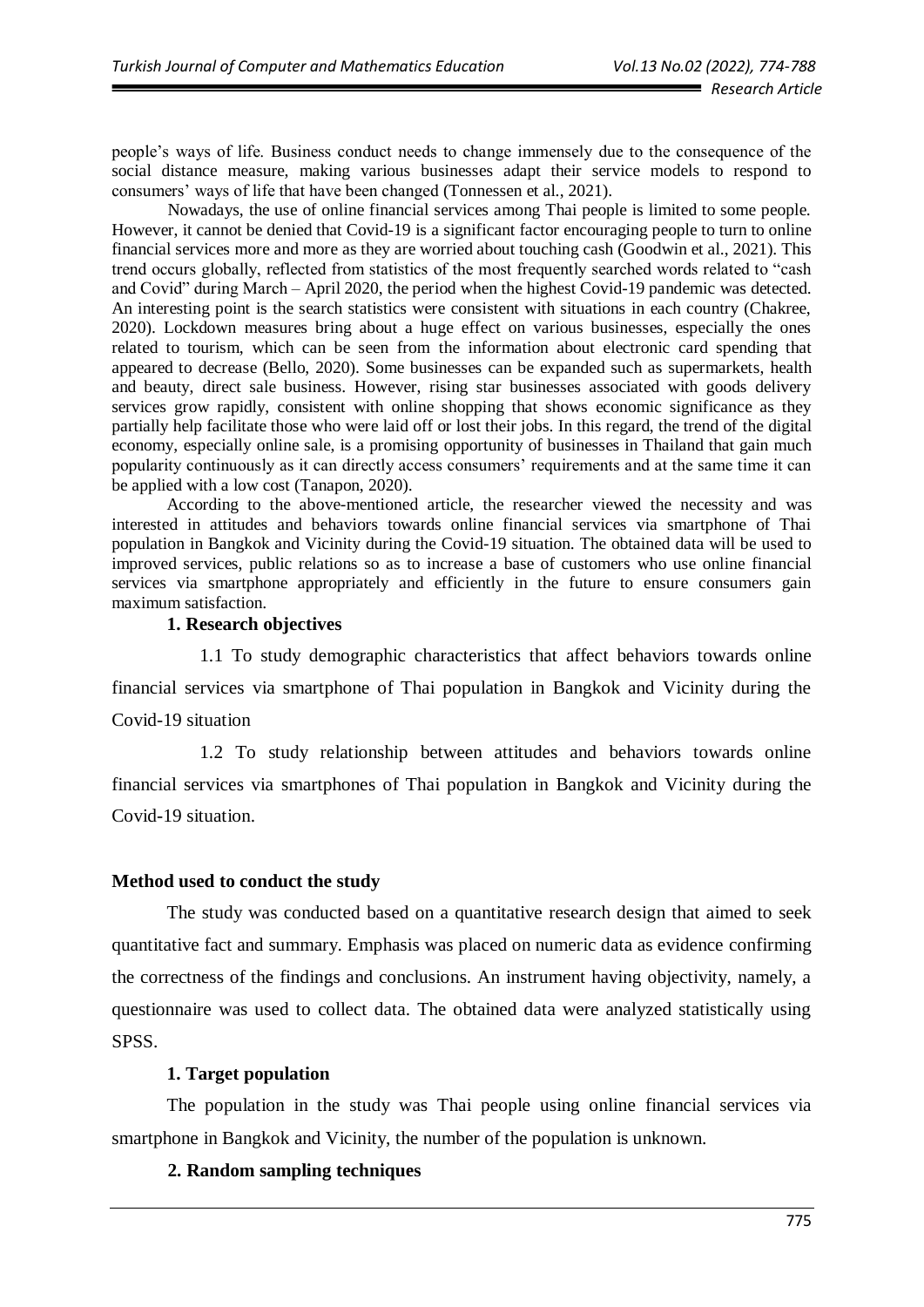Participants (the sample) in the study were Thai people who use online financial services via smartphone in Bangkok and Vicinity, aged 18-55 years. The sample size was calculated and the confidence level was 95%, maximum error was 5% or 0.05. Convenience sampling technique and non-probability sampling technique were used to select the sample (Kanlaya, 2002: 25-26). It was found that there were 385 participants suitable for being used as a reference for the total target population. To prevent any mistake from incomplete questionnaire responses, the researcher added another 15 persons in the sample. Therefore, the total number of participants in the study was 400.

#### **3. Research instrument**

A questionnaire was used as the research instrument, responded by the research participants, for learning about attitudes affecting behaviors towards online financial services via smartphone of Thai population in Bangkok and Vicinity during the Covid-19 situation. The questionnaire was divided into 3 parts as

**Part 1** – Demographic characteristics data affecting behaviors towards online financial services via smartphone of Thai population in Bangkok and Vicinity during the Covid-19 situation, namely, gender, age, level of education, career, average monthly income, place of living, from which channel services are known, which bank its services are used, average number of times services are used /day, types of services, reasons for choosing services.

**Part 2** – Data related to attitudes towards online financial services via smartphone of Thai population in Bangkok and Vicinity during the Covid-19 situation, i.e. quality of the system, convenience of the system, confidence in the system, image of the system.

Part 3 – Data related to behaviors towards online financial services via smartphone of Thai population in Bangkok and Vicinity during the Covid-19 situation.

Hypothesis test about correlation value (correlation coefficient) between attitudes and behaviors towards online financial services via smartphone during the Covid-19 situation. Characteristics of hypotheses are

 $H_0$ : $\rho = 0$  (no correlation)

 $H_1: \rho \neq 0$  (being correlated) or  $H_0: \rho = 0$  (no correlation)

H<sub>1</sub> : $\rho$  > 0 (positive correlation) or H<sub>0</sub> :  $\rho = 0$  (no correlation)

 $H_1: p < 0$  (negative correlation).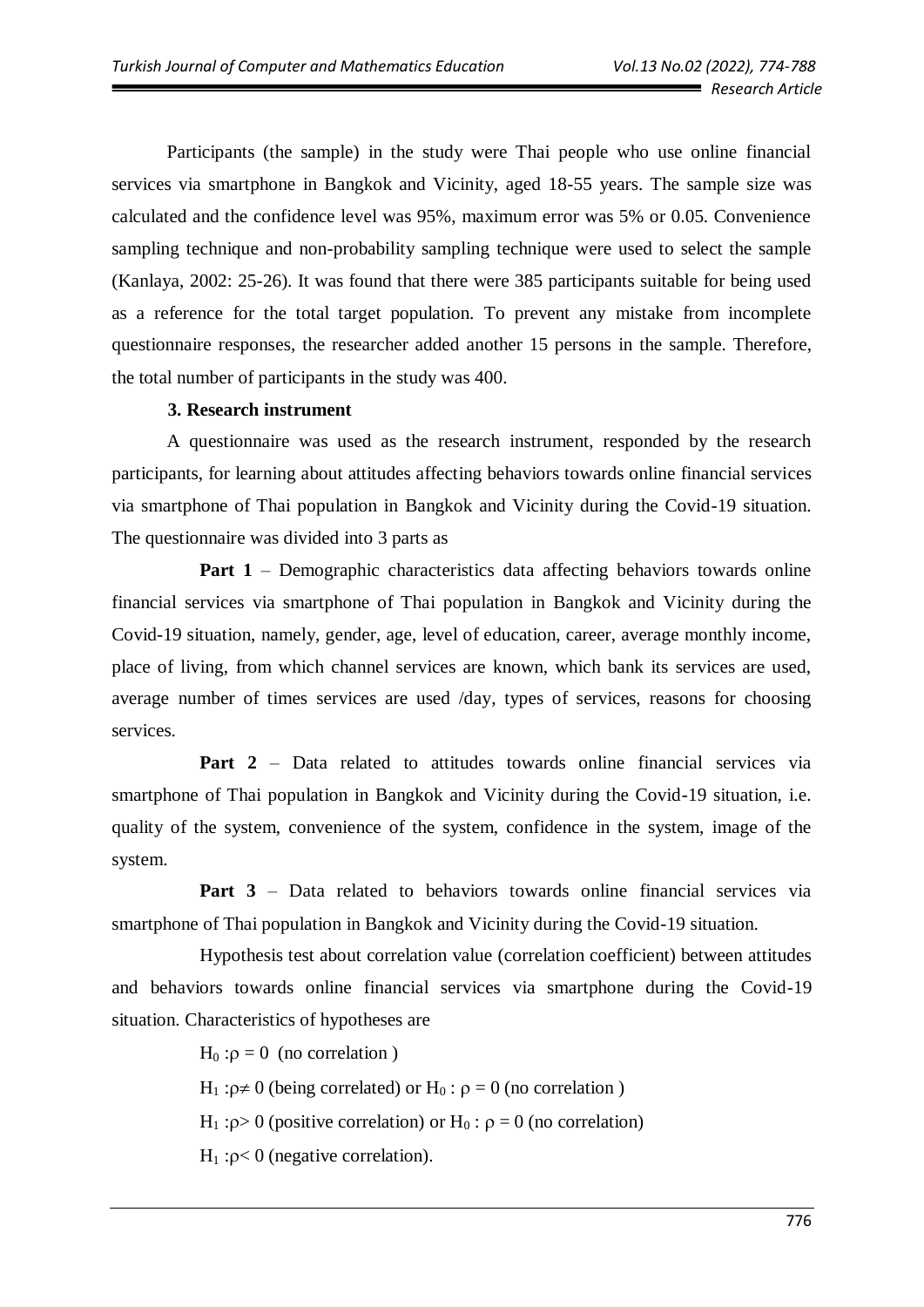Absolute value of correlation shows levels of correlation. If correlation value ranges 0.10-0.29, correlation between two variables is quite low, if correlation value ranges 0.30- 0.49, correlation between two variables is moderate if correlation value ranges 0.50-1.0, correlation between two variables is high, and if correlation value is 0, there is no correlation between two variables but if correlation value is 1 or -1, two variables are perfectly correlated.

#### **4. Data collection**

The research focused on studying attitudes and behaviors towards online financial services via smartphones of Thai population in Bangkok and Vicinity during the Covid-19 situation. Sources of data are

- 1. Primary data from the questionnaires responded by 400 participants (the sample)
- 2. Secondary data from studying data collected by government and private agencies, i.e. relevant textbooks, articles, theses, and research studies.

#### **5. Data analysis**

Data were statistically analyzed for hypothesis testing. Details are as follow:

- 1. Confidence analysis of the questionnaire using Alpha coefficient according to Cronbach's Alpha coefficient.
- 2. Analysis of general data of the participants using descriptive statistics, i.e. frequency distribution and percentage.
- 3. Analysis of attitude data using descriptive statistics, i.e. mean, percentage, and standard deviation.
- 4. Inferential data analysis for hypothesis testing using test statistics: One Way ANOVA and a two-tailed test, and independent t-test.
- 5. Analysis of relationship between attitudes and behaviors using Pearson product moment correlation coefficient.

# **Research results**

**1. Analysis results of demographic characteristics affecting behaviors towards online financial services via smartphone of Thai population in Bangkok and Vicinity during the Covid-19 situation.**

Based on the 400 respondents, the majority of the population was 332 women, accounted for 83.0%. 293 persons were 18 to 25 years of age, accounted for 73.3%. 299 persons graduated with a bachelor's degree, accounted for 74.8%. 282 persons were school students/college students, accounted for 70.5%. 128 persons had average monthly income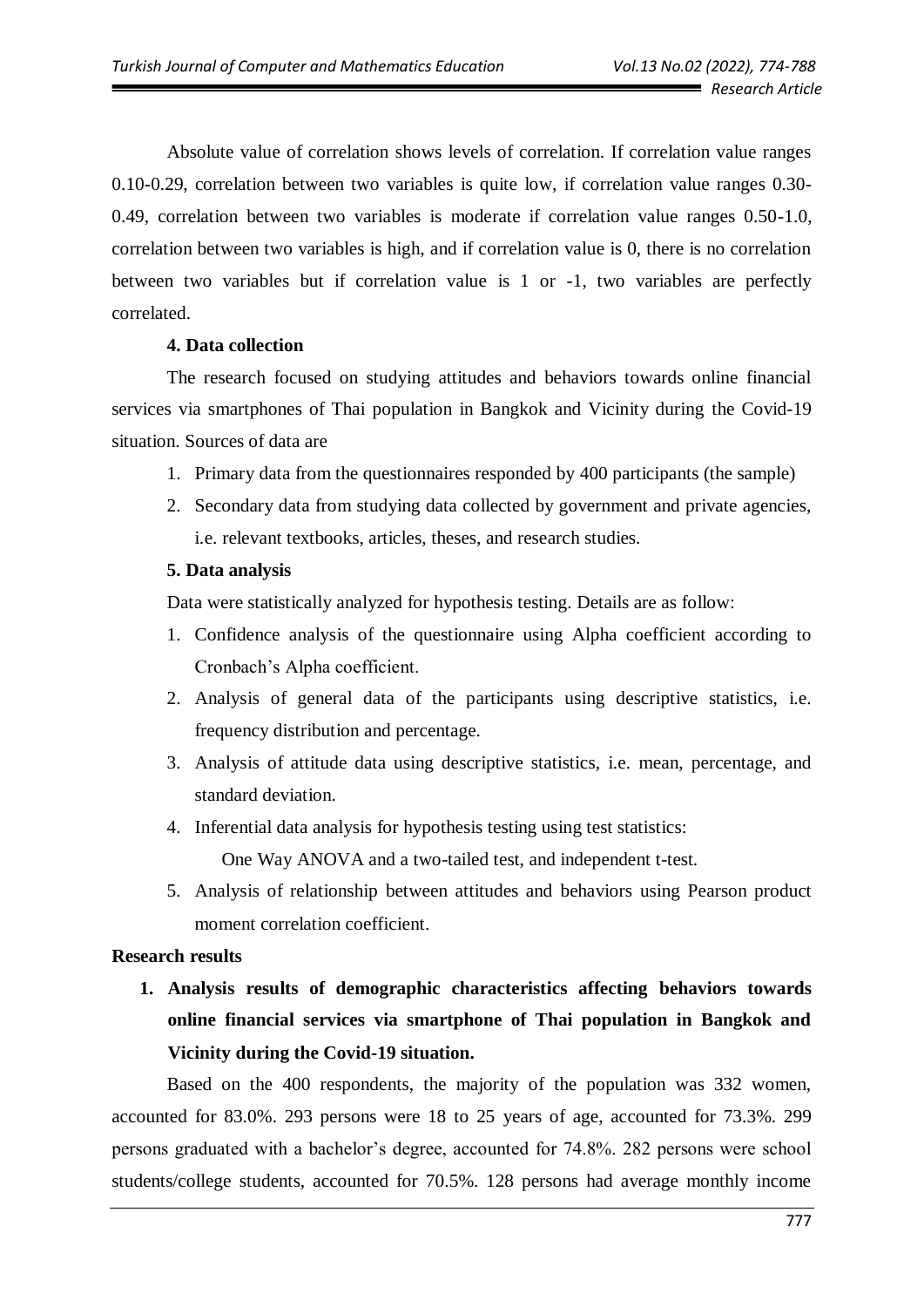from 5,000 – 10,000 baht, 235 persons lived in Bangkok, accounted for 58.8%. 149 persons used Facebook, Twitter or Tiktok, accounted for 37.3%. 28.9% used online financial services of SCB EASY APP. 354 persons used online money transfer services from their own accounts to accounts of others, accounted for 39.5%. 393 persons chose the services because they are convenient, fast and trendy, accounted for 32.0%.

**2. Analysis results of the study on attitudes and behaviors towards online financial services via smart phone of Thai people in Bangkok and Vicinity during the Covid-19 situation.**

| No. | <b>Information</b>        |                | <b>Attitude level</b> |                       |  |
|-----|---------------------------|----------------|-----------------------|-----------------------|--|
|     |                           | $\overline{x}$ | S.D.                  | <b>Interpretation</b> |  |
|     | Quality of the system     | 4.17           | 0.555                 | High                  |  |
| 2   | Convenience of the system | 3.95           | 0.632                 | High                  |  |
| 3   | Confidence in the system  | 4.39           | 0.548                 | Highest               |  |
| 4   | Reliability of the system | 3.93           | 0.657                 | High                  |  |
| 5   | Image of the system       | 4.01           | 0.663                 | High                  |  |
|     | <b>Total average</b>      | 4.09           | 0.611                 | High                  |  |

From Table 1 – Data related to attitudes towards online financial services via smartphone of Thai population in Bangkok and Vicinity during the Covid-19 situation, overall attitude was at strongly agree level which comprised confidence in the system ( $\bar{x}$ = 4.39), quality of the system ( $\bar{x}$ = 4.17). Overall attitude at the level of agree comprised image of the system ( $\bar{x}$ =4.01), convenience of the system ( $\bar{x}$ =3.95), and reliability of the system ( $\bar{x}$ = 3.93) respectively.

Table 2 – Mean and standard deviation, data related to behaviors towards using services

| No. | <b>Information</b>                            | <b>Behavior level</b>  | <b>Result</b>  |  |
|-----|-----------------------------------------------|------------------------|----------------|--|
|     |                                               | S.D.<br>$\overline{x}$ | interpretation |  |
| 1   | financial<br>online<br>You<br>services<br>use | via $4.64$<br>0.638    | Strongly agree |  |
|     | smartphone because they are convenient, fast  |                        |                |  |
|     | and easy to use.                              |                        |                |  |
| 2   | online<br>financial<br>services<br>You<br>use | via $4.51$<br>0.759    | Strongly agree |  |
|     | because there is no additional<br>smartphone  |                        |                |  |
|     | charge.                                       |                        |                |  |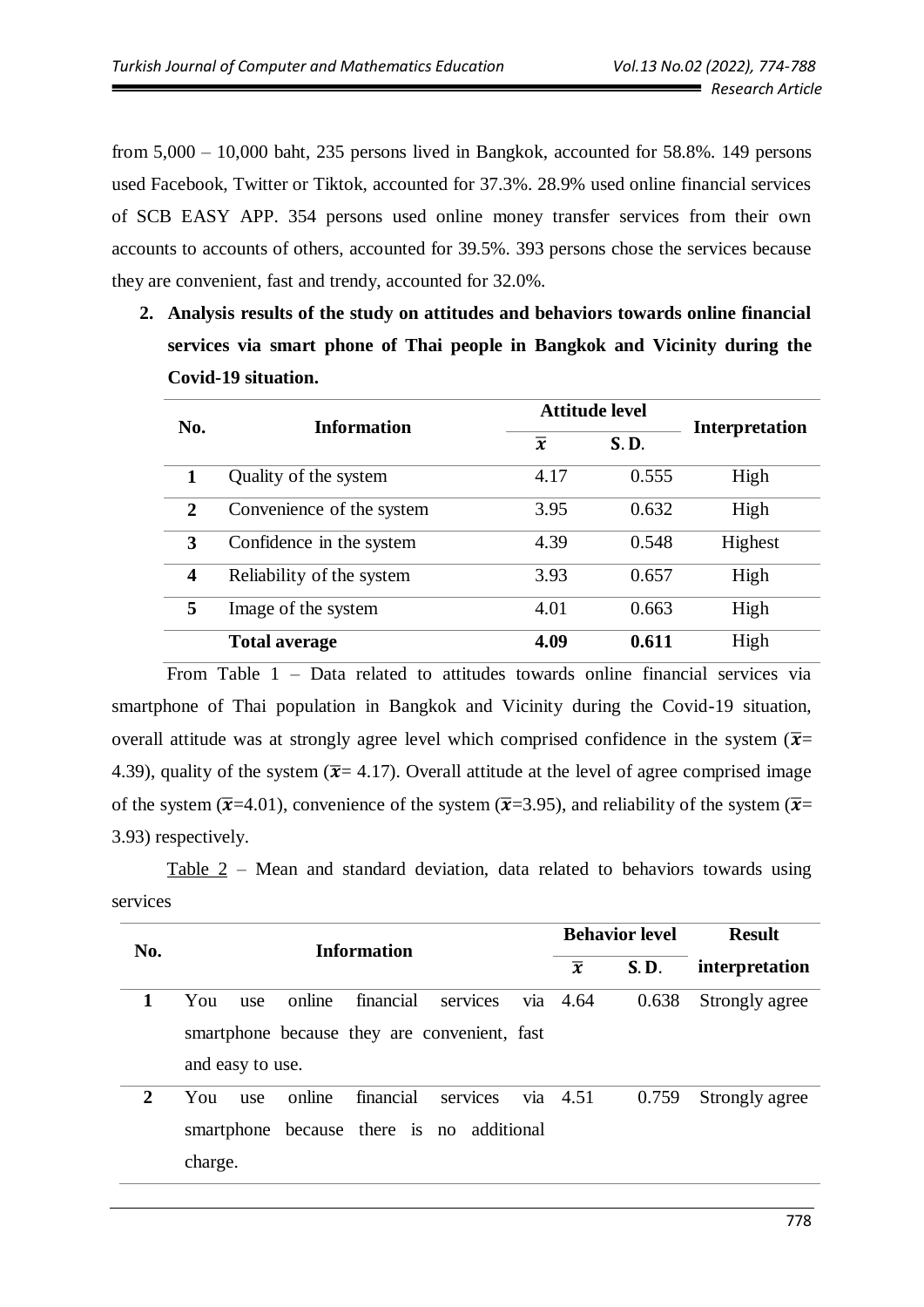| 3 | online<br>financial<br>services<br>You<br>use       | via $4.40$ | 0.889 | Strongly agree  |
|---|-----------------------------------------------------|------------|-------|-----------------|
|   |                                                     |            |       |                 |
|   | smartphone because they are the best choice         |            |       |                 |
|   |                                                     |            |       |                 |
|   | during the Covid-19 situation.                      |            |       |                 |
| 4 | You will suggest people around you to use 4.40      |            | 0.798 | Strongly agree  |
|   |                                                     |            |       |                 |
|   | online financial services via smartphone during     |            |       |                 |
|   | the Covid-19 situation.                             |            |       |                 |
|   |                                                     |            |       |                 |
| 5 | If you have to conduct financial transactions, 4.37 |            | 0.797 | Strongly agree  |
|   |                                                     |            |       |                 |
|   | you do not hesitate to choose online financial      |            |       |                 |
|   | services via smartphone.                            |            |       |                 |
|   |                                                     |            |       |                 |
|   | <b>Total average</b>                                | 4.46       | 0.776 | <b>Strongly</b> |
|   |                                                     |            |       | agree           |

From Table 2, people had behaviors towards the services at the level of strongly agree, namely, you use online financial services via smartphone because they are convenient, fast and easy to use  $(\bar{x} = 4.64)$ , followed by you use online financial services via smartphone because there is no additional charge ( $\bar{x}$  = 4.51), you use online financial services via smartphone because they are the best choice during the Covid-19 situation, you will suggest people around you to use online financial services via smartphone during the Covid-19 situation ( $\bar{x}$  = 4.40), and if you have to conduct financial transactions, you do not hesitate to choose online financial services via smartphone ( $\bar{x}$  = 4.37) respectively.

**3. Analysis results of the study on relationship between attitudes and behaviors towards online financial services via smartphone of Thai population in Bangkok and Vicinity during the Covid-19 situation.**

H0: Gender differences of service users produce different behaviors towards service use.

| <b>Table 3</b> – Comparison of behaviors towards online financial services via smartphone during |  |  |  |
|--------------------------------------------------------------------------------------------------|--|--|--|
| the Covid-19 situation, classified by genders.                                                   |  |  |  |

| <b>Behaviors</b>                   | Gender $N$ $\overline{X}$ S.D. |     |  |                          | Sig.         |
|------------------------------------|--------------------------------|-----|--|--------------------------|--------------|
|                                    |                                |     |  |                          | $(2-tailed)$ |
| Behaviors towards online financial |                                |     |  | Male 68 4.22 0.56 -1.254 | 0.210        |
| services via smartphone during the | Female 332 4.31 0.55           |     |  |                          |              |
| Covid-19 situation.                | Total                          | 400 |  |                          |              |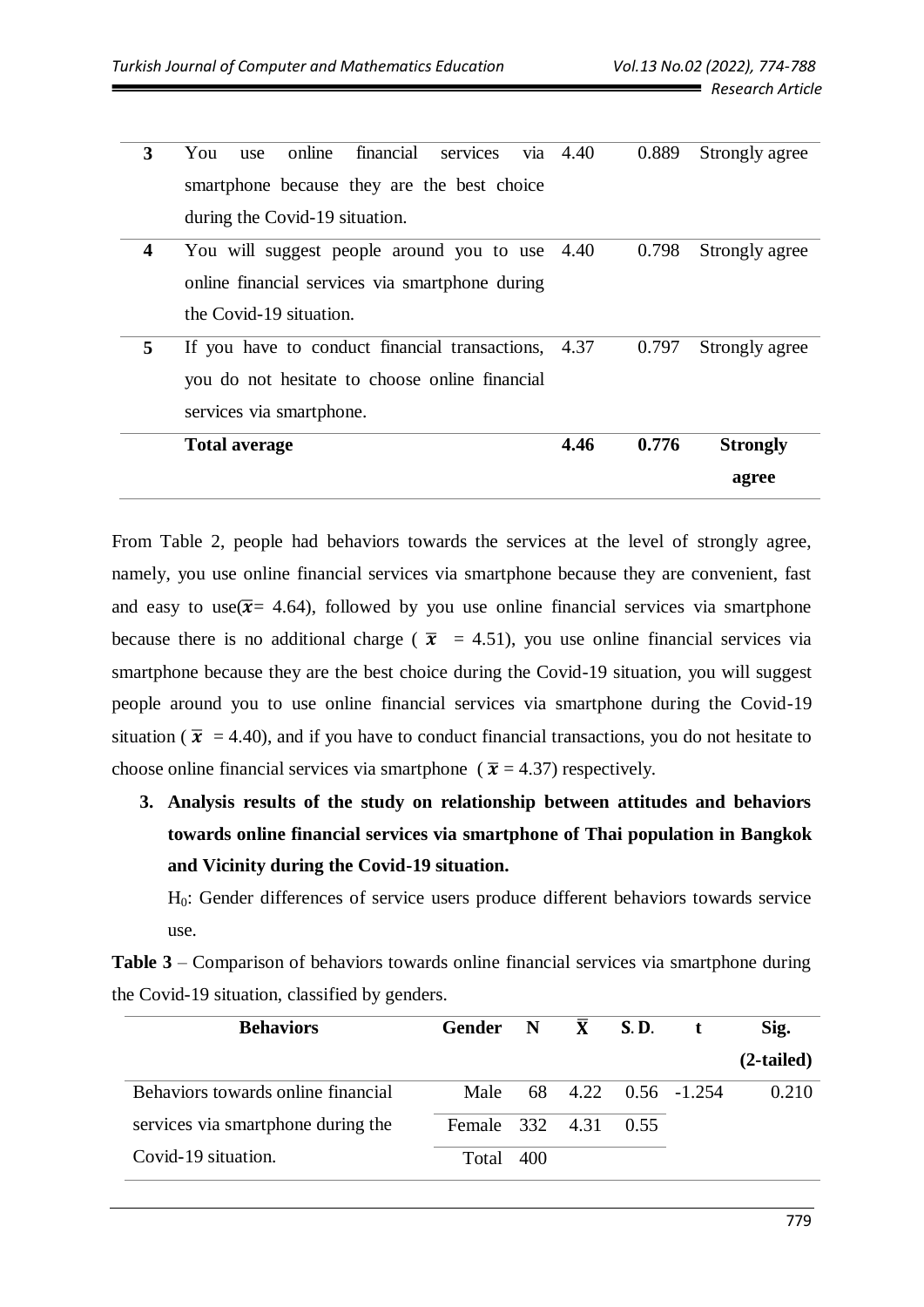From Table 3 – comparison of behaviors towards online financial services via smartphone during the Covid-19 situation, classified by genders, it is found that gender differences of service users did not produce different behaviors towards service use with the statistical significance level of 0.05. It is not consistent with the hypothesis.

H1: Age differences of service users produce different behaviors towards service use

H3: Level of education differences of service users produce different behaviors towards service use

H4: Career differences of service users produce different behaviors towards service use

H5: Average monthly income differences of service users produced different behaviors towards service use

H6: Place of living differences of service users produce different behaviors towards service use.

Table 4 – Results of analysis of variance for behaviors towards service use

| <b>Behaviors</b>                                                                               | $\mathbf{F}$ | Sig.  |
|------------------------------------------------------------------------------------------------|--------------|-------|
| Behaviors towards online financial services, classified by ages $(H_1)$ .                      | 1.835        | 0.121 |
| Behaviors towards online financial services, classified by levels of<br>education $(H2)$ .     | 0.699        | 0.593 |
| Behaviors towards online financial services, classified by careers $(H_3)$ .                   | 0.984        | 0.427 |
| Behaviors towards online financial services, classified by average<br>monthly income $(H_4)$ . | 1.138        | 0.339 |
| Behaviors towards online financial services, classified by places of<br>living $(H_5)$ .       | 0.512        | 0.767 |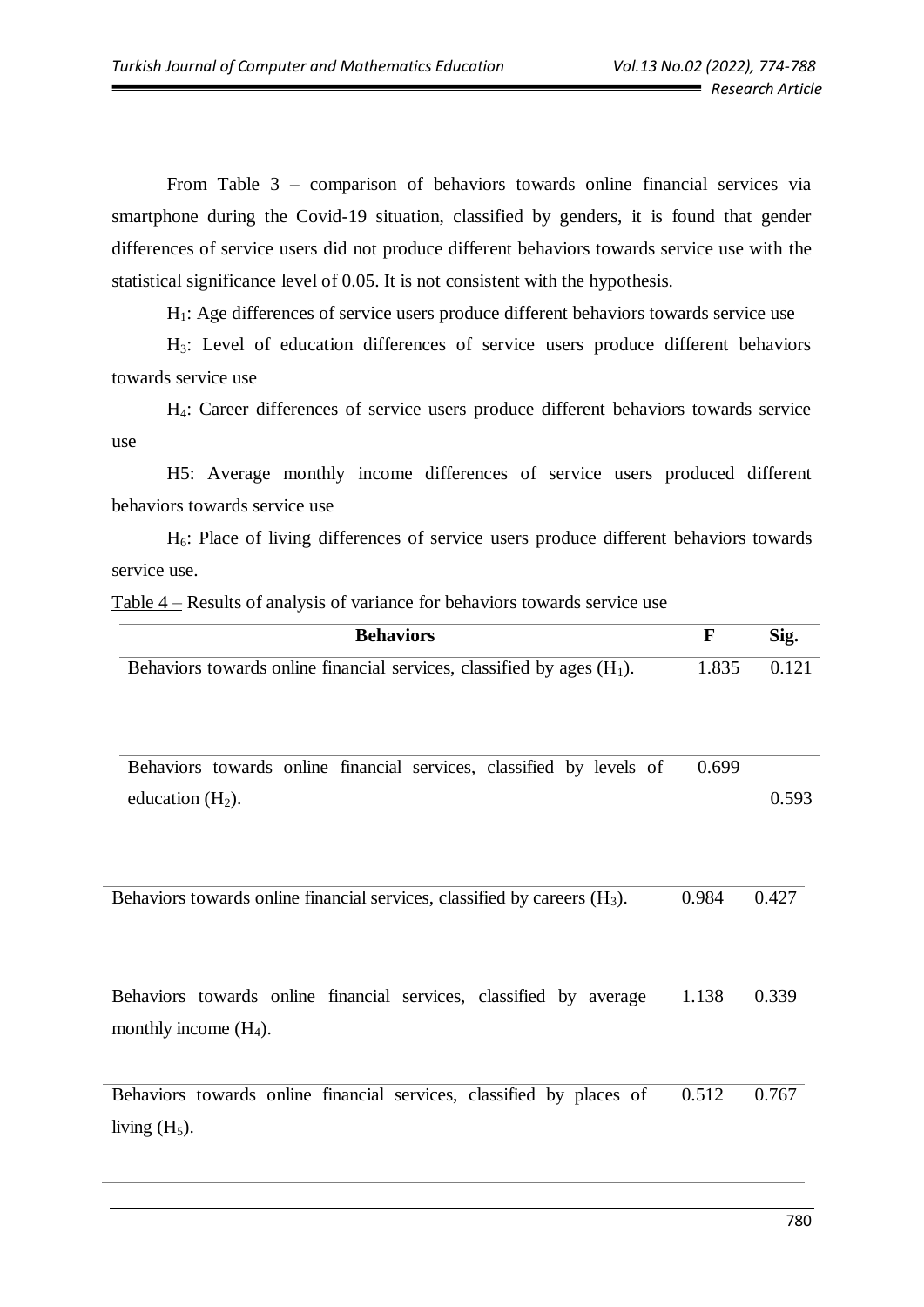Table 4, results of analysis of variance for behaviors towards online financial services via smartphone during the Covid-19 situation found there were no differences in ages, levels of education, careers, average monthly income, and places of living with the statistical significance level of 0.05. It is not consistent with the hypotheses.

H<sub>7</sub>: Attitudes towards "quality of the system" from service use are related to behaviors towards service use.

H<sub>8</sub>: Attitudes towards "convenience of the system" from service use are related to behaviors towards service use.

H9: Attitudes towards "confidence in the system" from service use are related to behaviors towards service use.

 $H_{10}$ : Attitudes towards "reliability of the system" from service use are related to behaviors towards service use.

 $H_{11}$  : Attitudes towards "image of the system" from service use are related to behaviors towards service use.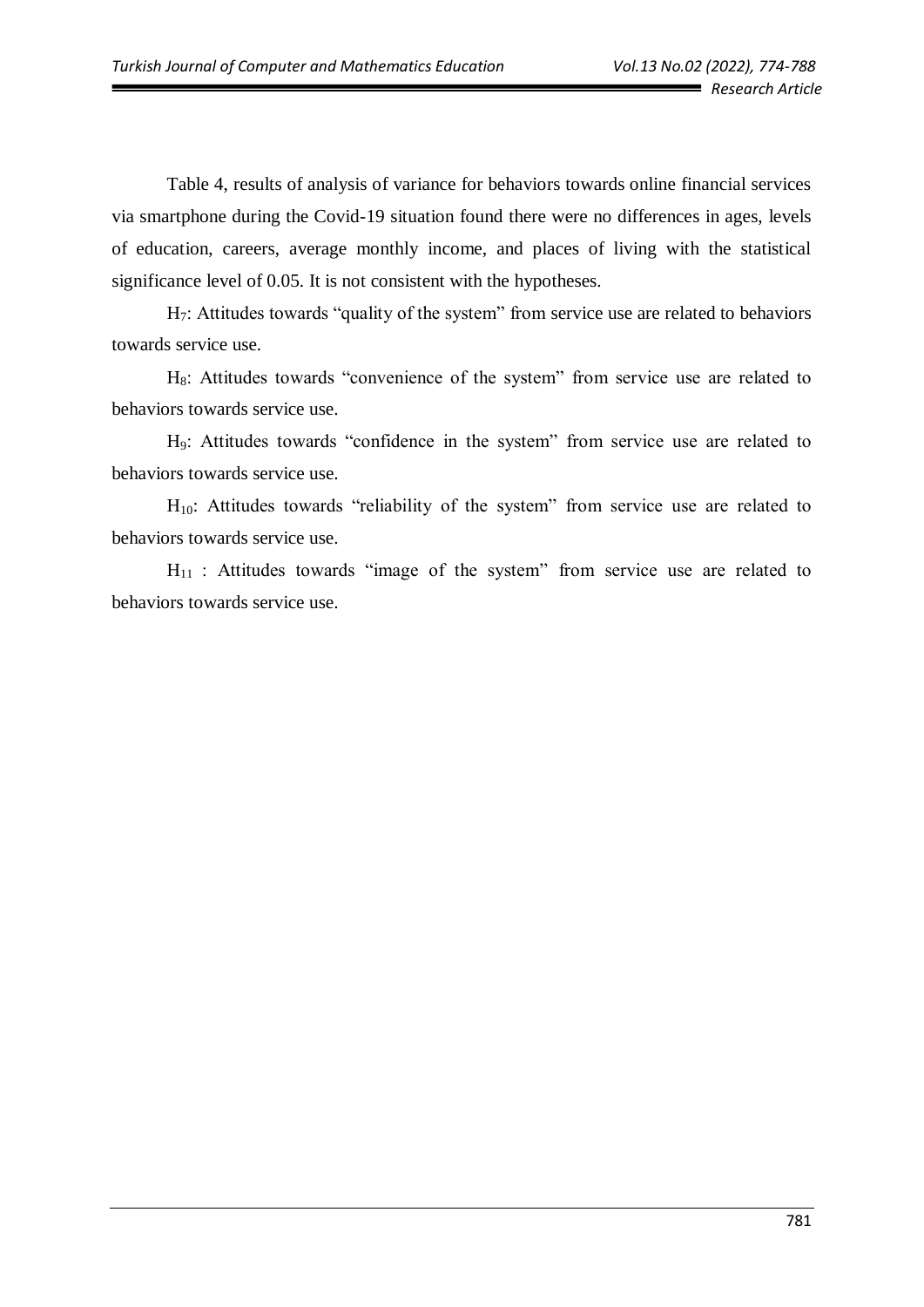

**Figure 1:** Analysis results of the relationship between attitudes and behaviors towards online financial services via smartphone

From Figure 1, analysis results of the relationship between attitudes and behaviors towards online financial services via smartphone during the Covid-19 situation found attitudes and behaviors towards the quality of the system, convenience of the system, confidence in the system, reliability of the system, and image of the system were related at a moderate level in the positive direction, respectively.

|  | Table $6$ – Conclusion of the hypothesis test |  |  |  |
|--|-----------------------------------------------|--|--|--|
|--|-----------------------------------------------|--|--|--|

| <b>Hypothesis</b>                                                                   | <b>Hypothesis</b> |  |  |  |
|-------------------------------------------------------------------------------------|-------------------|--|--|--|
|                                                                                     | testing results   |  |  |  |
| Hypothesis 1-6 – Demographic data of respondents are related to behaviors towards   |                   |  |  |  |
| online financial services via smartphone of Thai population in Bangkok and Vicinity |                   |  |  |  |
| during the Covid-19 situation, which comprise                                       |                   |  |  |  |
| <b>Hypothesis 1 – Gender differences of service users produce different</b>         | Reject $H_0$      |  |  |  |
| behaviors towards service use.                                                      |                   |  |  |  |

**Hypothesis 2 – Age differences** of service users produce different Reject  $H_0$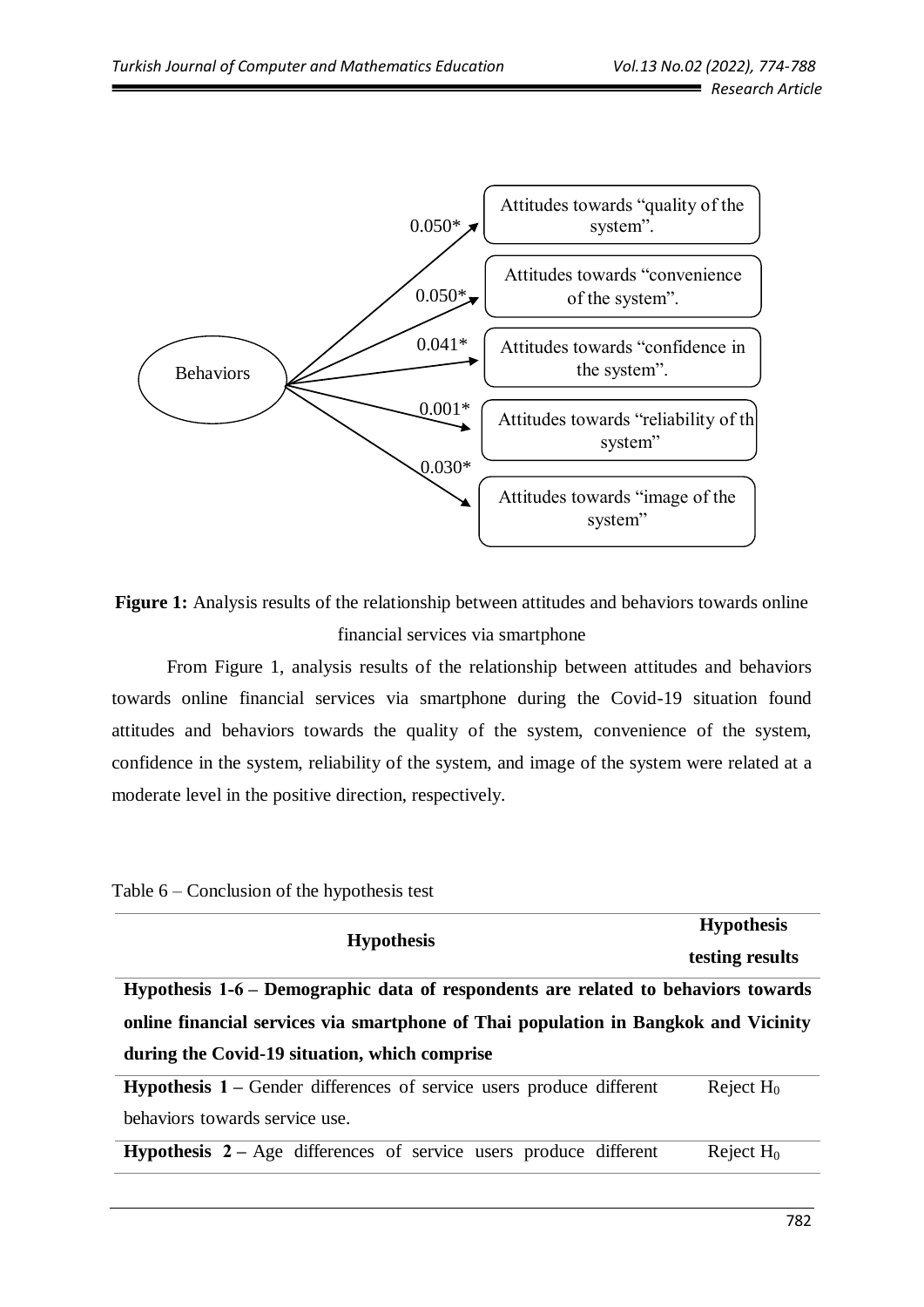|                                                                                             | <b>Hypothesis</b> |  |
|---------------------------------------------------------------------------------------------|-------------------|--|
| <b>Hypothesis</b>                                                                           | testing results   |  |
| behaviors towards service use.                                                              |                   |  |
| <b>Hypothesis <math>3</math></b> -Differences in levels of education of service users       | Reject $H_0$      |  |
| produce different behaviors towards service use.                                            |                   |  |
| Hypothesis 4 – Career differences of service users produce different                        | Reject $H_0$      |  |
| behaviors towards service use.                                                              |                   |  |
| <b>Hypothesis <math>5 -</math></b> Differences in the average monthly income of service     | Reject $H_0$      |  |
| users produce different behaviors towards service use.                                      |                   |  |
| <b>Hypothesis <math>6</math></b> – Differences in places of living of service users produce | Reject $H_0$      |  |
| different behaviors towards service use                                                     |                   |  |
| Hypothesis 7-11 – Attitude data related to behaviors towards online financial               |                   |  |
| services via smartphone of Thai population in Bangkok and Vicinity during the               |                   |  |
| <b>Covid-19 situation comprise</b>                                                          |                   |  |
| <b>Hypothesis 7</b> – Attitudes towards "quality of the system" from                        | Accept $H_0$      |  |
| service use are related to behaviors towards service use.                                   |                   |  |
| Hypothesis8 Attitudes towards "convenience of the system" from                              | Accept $H_0$      |  |
| service use are related to behaviors towards service use.                                   |                   |  |
| Hypothesis9 Attitudes towards "confidence in the system" from                               | Accept $H_0$      |  |
| service use are related to behaviors towards service use.                                   |                   |  |
| Hypothesis10 Attitudes towards "reliability of the system" from                             | Accept $H_0$      |  |
| service use are related to behaviors towards service use.                                   |                   |  |
| Hypothesis11 Attitudes towards "image of the system" from service                           | Accept $H_0$      |  |
| use are related to behaviors towards service use.                                           |                   |  |

## **Conclusion**

According to the research results following the objectives associated with demographic factors affecting behaviors towards online financial services via smartphone of Thai population in Bangkok and Vicinity during the Covid-19 situation, it is found that the majority of the population was women aged 18-25 years. They were students/college students, or those who graduated with a bachelor's degree, whose average monthly income ranged from 5,000 to 10,000 baht and lived in Bangkok. The research results of general data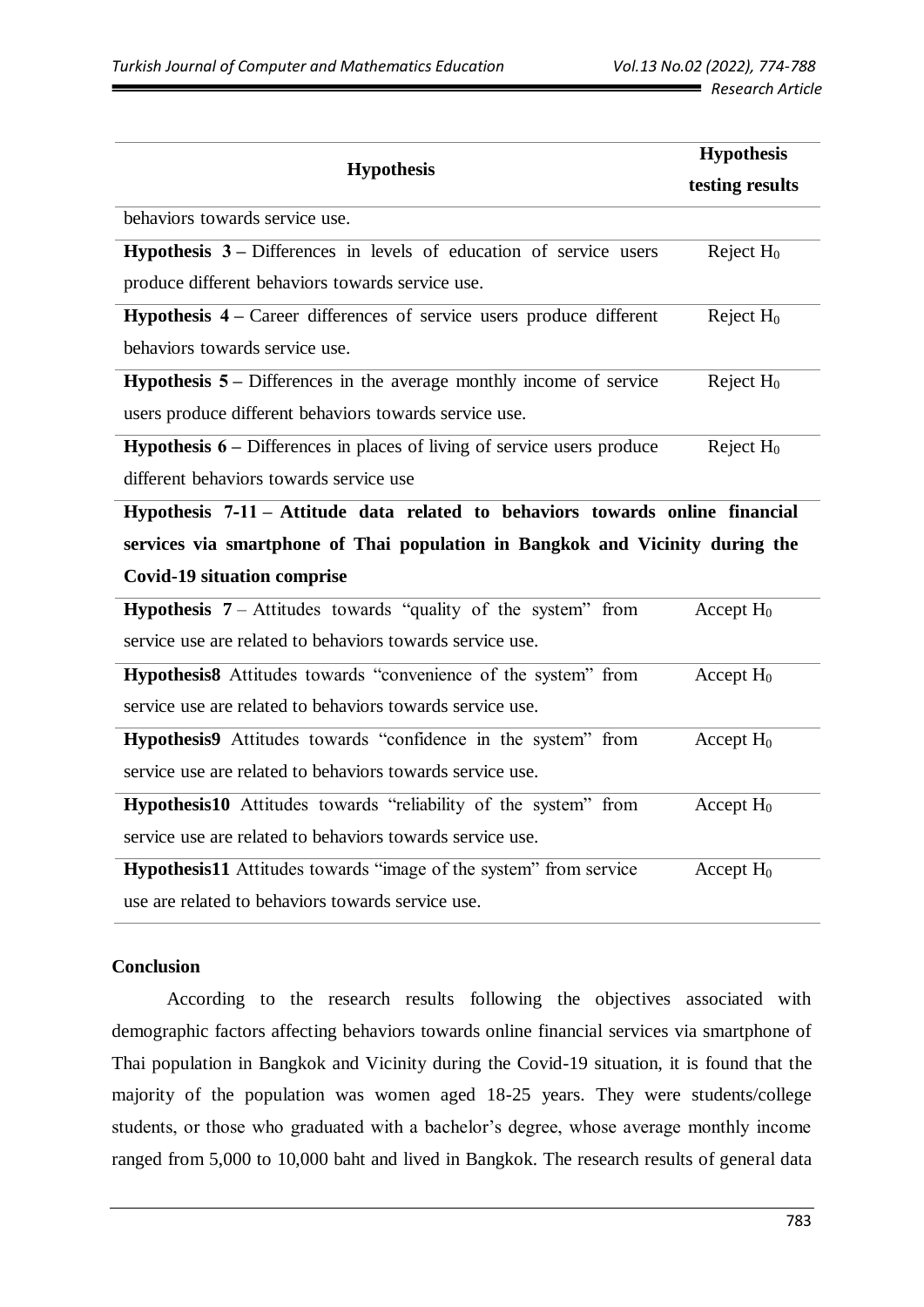associated with online financial services via smartphone of Thai population in Bangkok and Vicinity during the Covid-19 situation found the majority of the population knew online financial services via smartphone through advertisements on social media such as Facebook, Twitter, or Tiktok. They most likely used services from Siam Commercial Bank (SCB EASY APP) around 1-3 times per day. The most common type of service they used was money transfer from their accounts to accounts of others. The reasons they chose to use the services were they were convenient, fast, and trendy. Concerning attitudes and behaviors towards online financial services via smartphones of Thai population in Bangkok and Vicinity during the Covid-19 situation, most people had attitudes towards online financial services via smartphone in terms of "reliability of the system" and most of them had behaviors towards online financial services via smartphone as they were convenient, fast, and easy to use. The final part is the relationship between attitudes and behaviors towards online financial services via smartphones of Thai population in Bangkok and Vicinity during the Covid-19 situation.

#### **Discussion**

Based on the research results on attitudes and behaviors towards online financial services via smartphone of Thai population in Bangkok and Vicinity during the Covid-19 situation, there are several points to be discussed as follow:

1. The study results associated with demographic characteristics affecting behaviors towards online financial services via smartphone of Thai population in Bangkok and Vicinity during the Covid-19 situation, classified by types of service use, found most people used the transaction related to money transfer from their accounts to accounts of others, followed by account deposit-withdrawal services, and utility bill payment/goods and services payment. This is consistent with the idea of Schhiffman and Kanuk (1987) stating that consumer behaviors are behaviors that consumers express with regard to searching, purchasing, utilizing, evaluating, or consuming products, services, or concepts. Consumers expect that they will be able to respond to their requirements. As soon as they use the services of commercial banks, the services can respond to behavior factors related to internet and smartphone use, making consumers have the highest satisfaction.

2. The study results about attitudes and behaviors towards attitudes and behaviors towards online financial services via smartphone of Thai population in Bangkok and Vicinity during the Covid-19 situation found that the reasons most people choose the services because they are convenient, fast, and trendy including attitudes towards confidence in the system that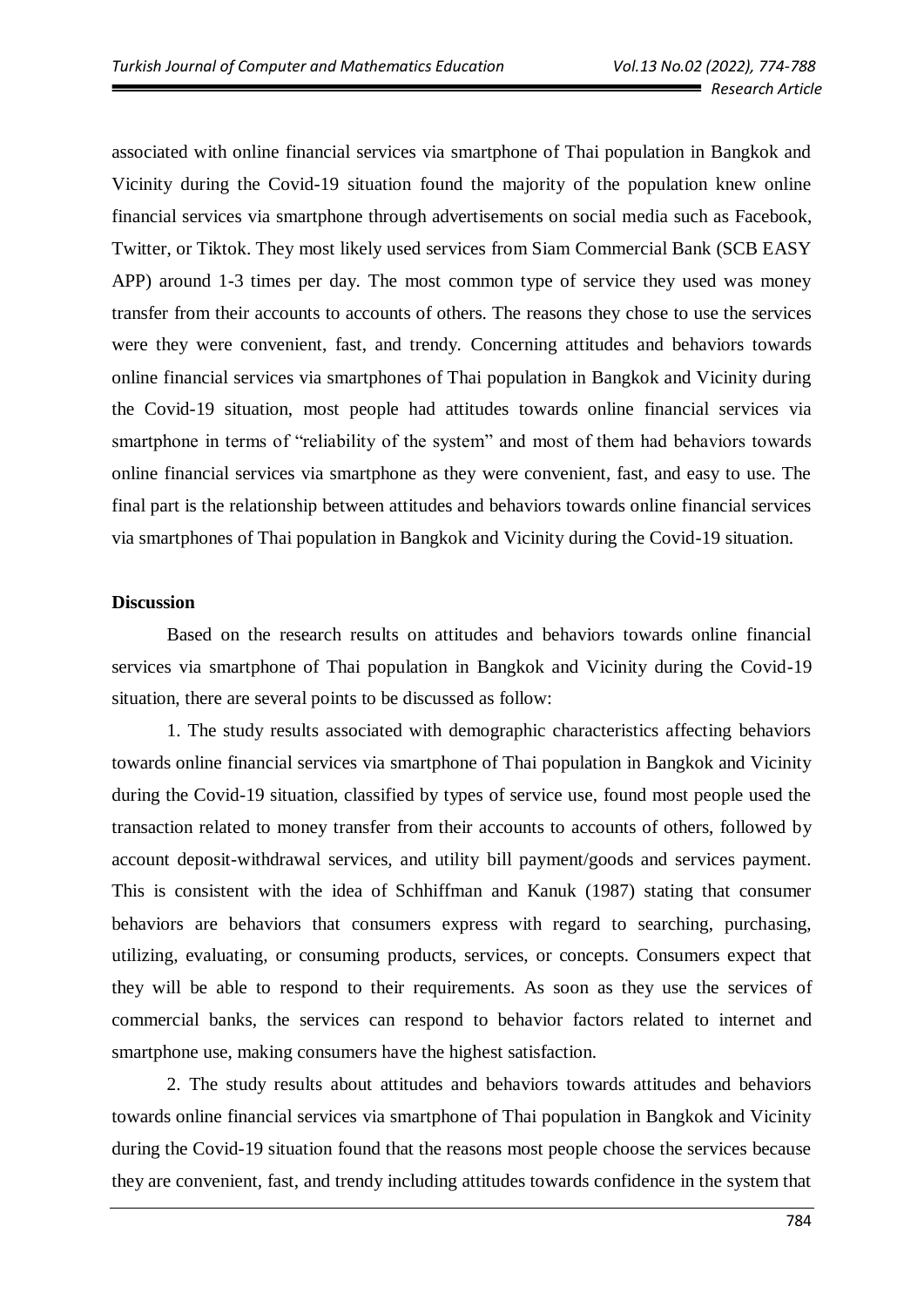are at strongly agree with level. People in Bangkok and Vicinity have their ways of life focusing more on modernity and convenience. In the meantime, they need to maintain social distancing. Therefore, service providers of technologies or commercial banks get involved with technologies and modernity need to adapt themselves to keep pace with changes that occur at all times. This is in harmony with an article from E-Commerce Magazine (2009:Online) stating that "In Thailand, due to technology and readiness of technologies in conjunction with the growth of mobile phone users, more than 56.5 million people, banks and mobile phone service providers are encouraged to be alert and view the future of opening services of financial transactions via mobile phones or mobile banking increasingly". A study conducted by ApinyaPattarapornpisit (2010) on factors affecting decision-making on using services of Krungthai Bank Public Company Limited, Sangchuto branch, Kanchanaburi province found that if service users of online banking know about the capacity of banking application while the use of online banking is full of instructions and procedures that are easy to understand without any complication, services users will have a positive attitude towards service use and get satisfied with the services. By the way, if online banking services are accurate, precise with explicit evidence and safe, the main reasons that service users wish to conduct transactions, service users will have trust and confidence in the services.

3. The study results of the relationship between attitudes and behaviors towards online financial services via smartphone of Thai population in Bangkok and Vicinity during the Covid-19 situation found attitudes and behaviors towards service use were correlated in a positive direction. This is in line with a study conducted by Nochai and Nochai (2013) on the effects of internet banking on customer satisfaction in Bangkok as it was found that ease of use such as easy for searching for information on the system, internet banking websites are easy to use with simple language for understanding and easy-reading search results affected satisfaction of service users.

#### **Suggestions for future research**

1) The study results in this research follow some hypotheses. For future research, researchers should select variables other than variables in this study or should add more variables to develop online financial services to meet the requirements of service users as much as possible.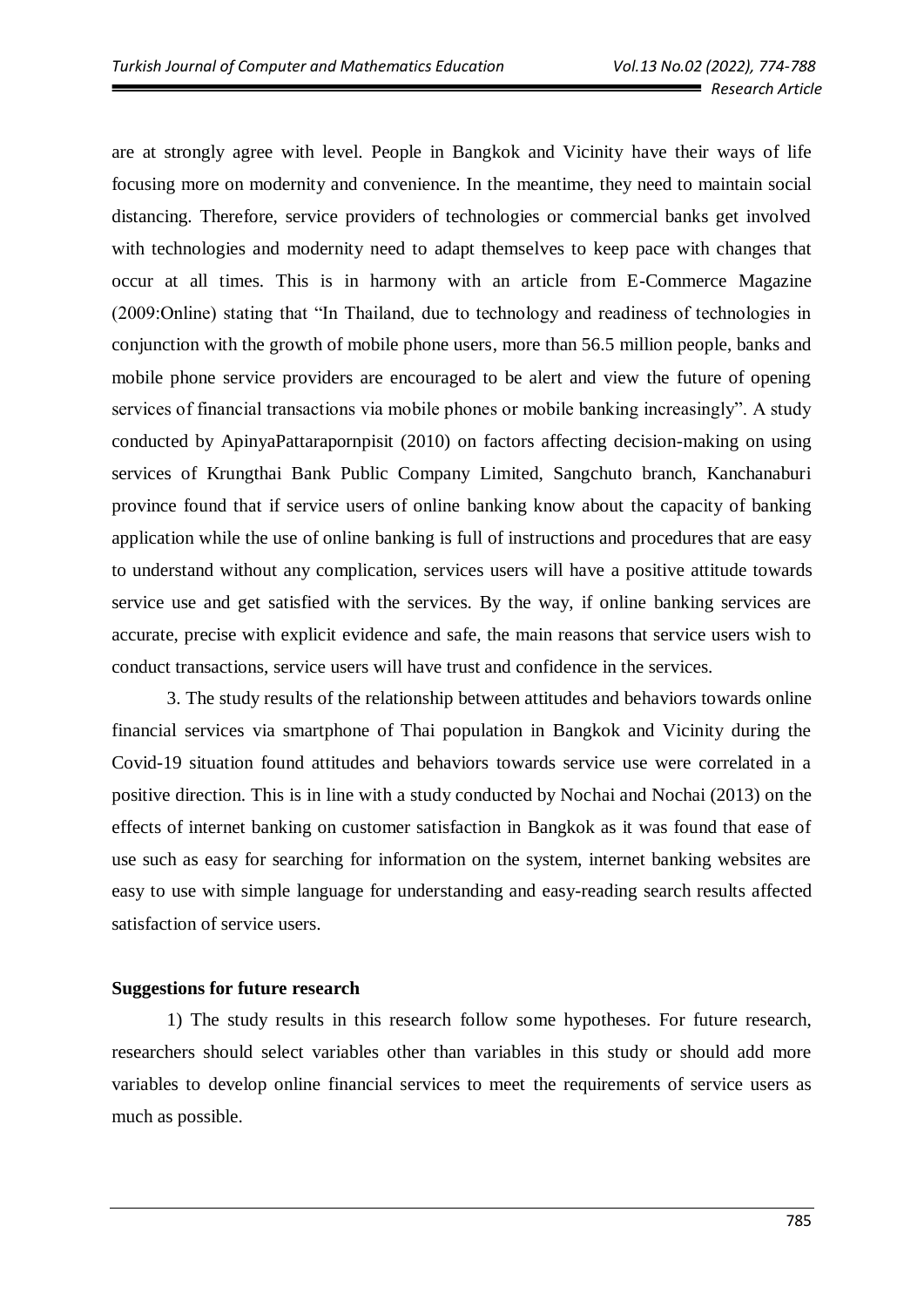2) The sample in this study consisted of people living in Bangkok and Vicinity only; therefore, for future research researchers should select samples from other areas to make a study more efficient.

3) A questionnaire is the only instrument used to collect data in this study, for future studies, the researcher should select a different way for data collection to increase the diversity of samples.

## **References**

- KanlayaVanichbuncha. (2002). Statistics Analysis:Statistics for Management and Research. The 6th edition. Bangkok: Chulalongkorn University Printing House.
- ChakreeAksorntuegn (2020), "Covid-19 Tsunami of the world payment, short article of Payment Systems Policy Department, Bank of Thailand.
- ChoosriWongrattana. (1998). Statistics for Research. The 7th edition. Bangkok: Thepneramit Printing.
- TitiyaWiboonkarn. (2009). Attitudes and trends of consumer behaviors in Bangkok towards mobile payment services. MBA independent study (Marketing). Bangkok: Graduate School of Srinakharinwirot University.
- TanaponKongpalee (2020), "Thai society, cashless society? short article (Focus and Quick:FAQ), vol.169, Bank of Thailand.
- WichienKatesing. (1998). Handbook of research and practice. The 3rd edition. Bangkok: Thai Wattana Panich.
- SasiwimolManeelek. (2011). Attitudes and satisfaction in selecting K-Mobile Banking Plus Services of personnel and students of Chiang Mai University (Research result report). Chiang Mai: Chiang Mai University.
- SaowanitUdomwetchakul. (2014). Factors affecting confidence in using M-Banking Appliction. (Master's degree independent study). Thammasat University, Faculty of Commerce and Accountancy.
- AnusornWongkuprasert. (2006). Consumer behaviors towards mobile payment service business. MBA independent study (Marketing). Bangkok:Graduate School of Srinakharinwirot University.
- ApinyaPattarapornpisity. (2010). Factors affecting decision-making on using services of Krungthai Bank Public Company Limited, Sangchuto branch, Kanchanaburi province. Master's degree independent study, Silpakorn University.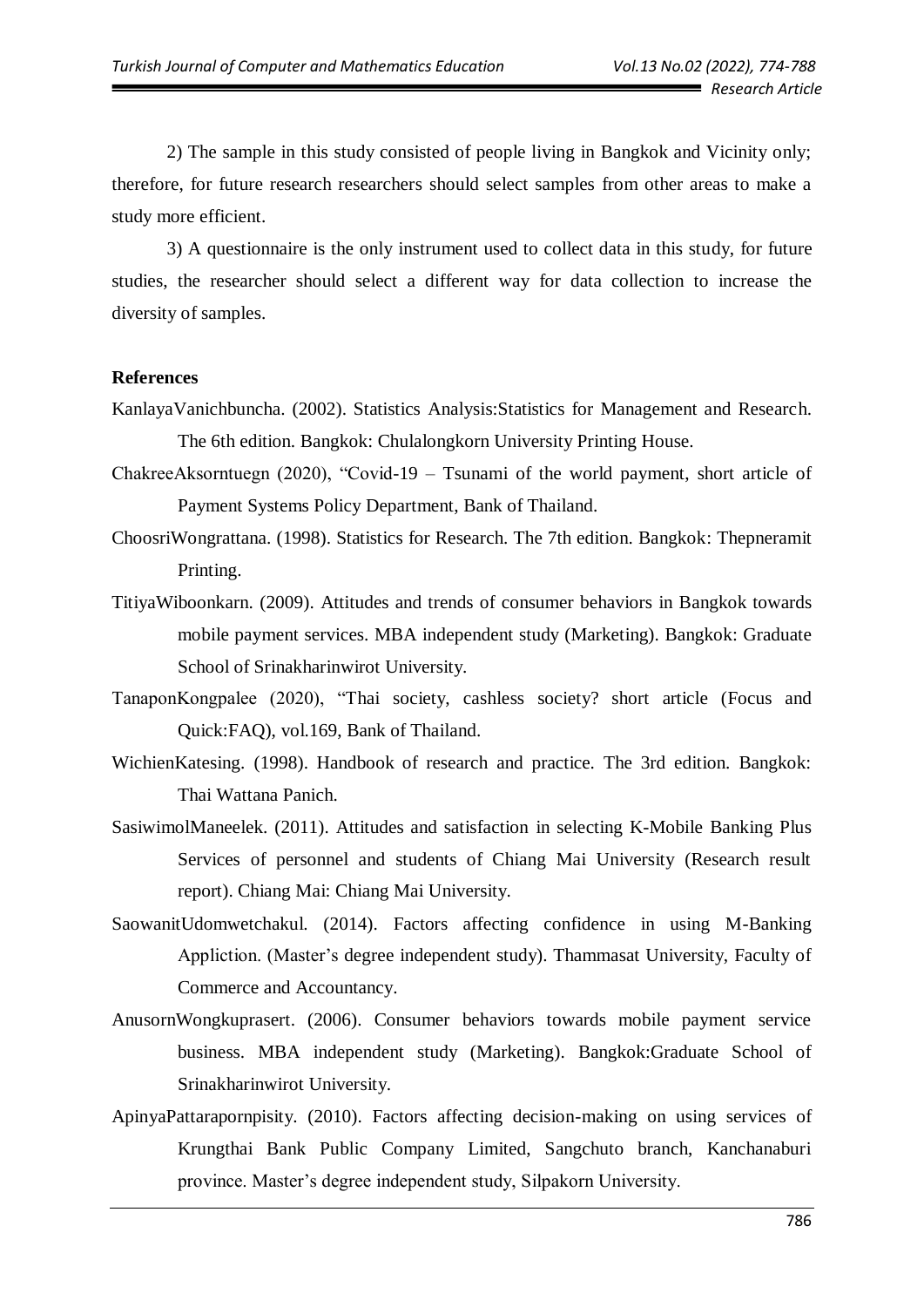- Donlaya C. (2020). What are online financial transactions? What models are used to ceritify safety?(Online). Source: https://www.moneywecan.com/online-money-transaction. Retrieved March 24, 2021.
- E-Commerce Magazine.com (2009) Mobile Banking (2nd Generation) New payment channel for all businesses. (online).
- Nochai and Nochai. (2013). Electronic banking security and customer satisfaction in commercial banks. (online).
- Bello, W. (2020). HOW THAILAND CONTAINED COVID-19. Retrieved July 25. from https://fpif.org/how-thailand-contained-covid-19/
- Celent. (2013). Myths, Misconceptions and Enduring Truths: A Survey of Digitally Direct Consumer 2013.
- Dwivedi, Y. K., Hughes, D. L., Coombs, C., Constantiou, I., Duan, Y., Edwards, J. S., Gupta, B., Lal, B., Misra, S., Prashant, P., Raman, R., Rana, N. P., Sharma, S. K., & Upadhyay, N. (2020). Impact of COVID-19 pandemic on information management research and practice: Transforming education, work and life. International Journal of Information Management, 55. https://doi.org/10.1016/j.ijinfomgt.2020.102211
- Goodwin, R., Wiwattanapantuwong, J., Tuicomepee, A., Suttiwan, P., Watakakosol, R., & Ben-Ezra, M. (2021). Anxiety, perceived control and pandemic behaviour in Thailand during COVID-19: Results from a national survey. J Psychiatr Res, 135, 212-217. https://doi.org/10.1016/j.jpsychires.2021.01.025
- Kim, E., & Yoon, S. (2021). Social capital, user motivation, and collaborative consumption of online platform services. Journal of Retailing and Consumer Services, 62. https://doi.org/10.1016/j.jretconser.2021.102651
- Ladhari, R., & Leclerc, A. (2013). Building loyalty with online financial services customers: Is there a gender difference? Journal of Retailing and Consumer Services, 20(6), 560-569. https://doi.org/10.1016/j.jretconser.2013.07.005
- Pongutta, S., Kantamaturapoj, K., Phakdeesettakun, K., &Phonsuk, P. (2021). The social impact of the COVID-19 outbreak on urban slums and the response of civil society organizations: A case study in Bangkok, Thailand. Heliyon, 7(5), e07161. https://doi.org/10.1016/j.heliyon.2021.e07161
- Schiffman, Leon G.; & Kanuk, LesileLazer. (1994). Consumer Behavior. 7th ed. New Jersey: Prentice-Hall.